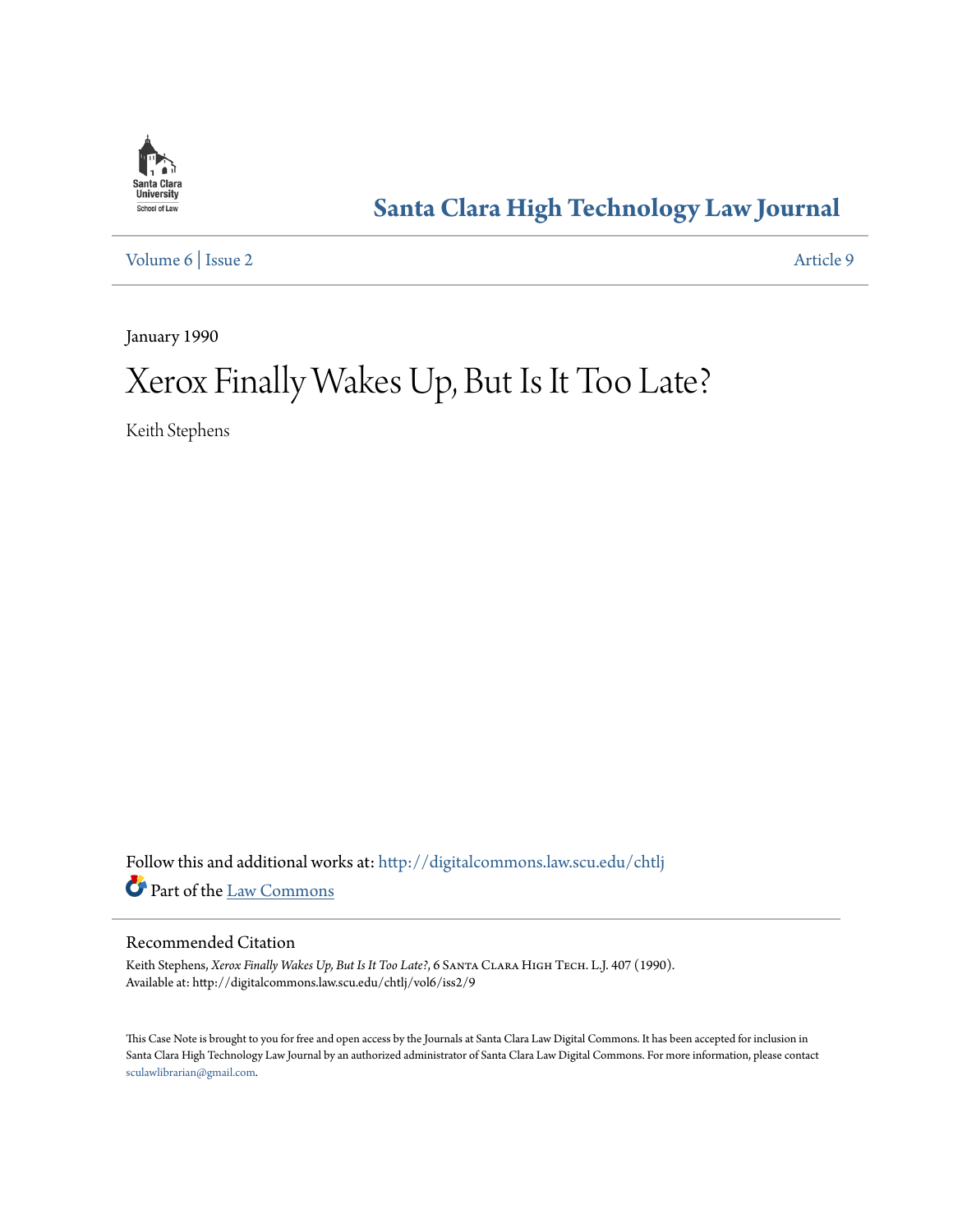# **CASENOTE**

# **XEROX FINALLY WAKES UP, BUT IS IT TOO LATE?**

# Keith Stephens†

| L. |                                                             | 408 |
|----|-------------------------------------------------------------|-----|
|    | А.                                                          | 408 |
|    | Iconic Communication<br>В.                                  | 409 |
|    | C.                                                          | 410 |
| П. | THE XEROX COMPLAINT                                         | 412 |
| Ш. | ANALYSIS OF XEROX'S CLAIM                                   | 413 |
|    | A. Count $I$ — Declaratory Judgment                         | 413 |
|    | Counts II & III - Revocation of Apple's Copyright<br>B.     |     |
|    |                                                             | 414 |
|    | Counts IV, $V \& VI \rightarrow Unfair$ Competition &<br>C. |     |
|    | Unjust Enrichment                                           | 415 |
|    | 1. California Unfair Competition                            | 416 |
|    | 2. Federal Preemption of Counts IV and VI                   | 417 |
|    | 3. Federal Unfair Competition                               | 418 |
|    | D.                                                          | 419 |
|    | Statute of Limitations                                      | 419 |
|    |                                                             | 420 |
|    |                                                             | 420 |

**<sup>© 1990</sup> by** Keith Stephens.

t This paper is dedicated to Shannon Ruth and Sierra Del Stephens. The twins were born March **3, 1990** and reflect all the wonderful things that make life worth living. The author also wishes to express his thanks to Professor Anawalt for applying a two-by-four in an effective manner to transform English prose into legal analysis.

The author wishes to express his appreciation for the invaluable assistance of Mr. David **N.** Koffsky of the law firm of Perman **&** Green in Fairfield, Connecticut. Mr. Stephens is a registered Patent Agent and Associate Editor of the **CHTLJ** who received his **JD** from Santa Clara University in May **1990.**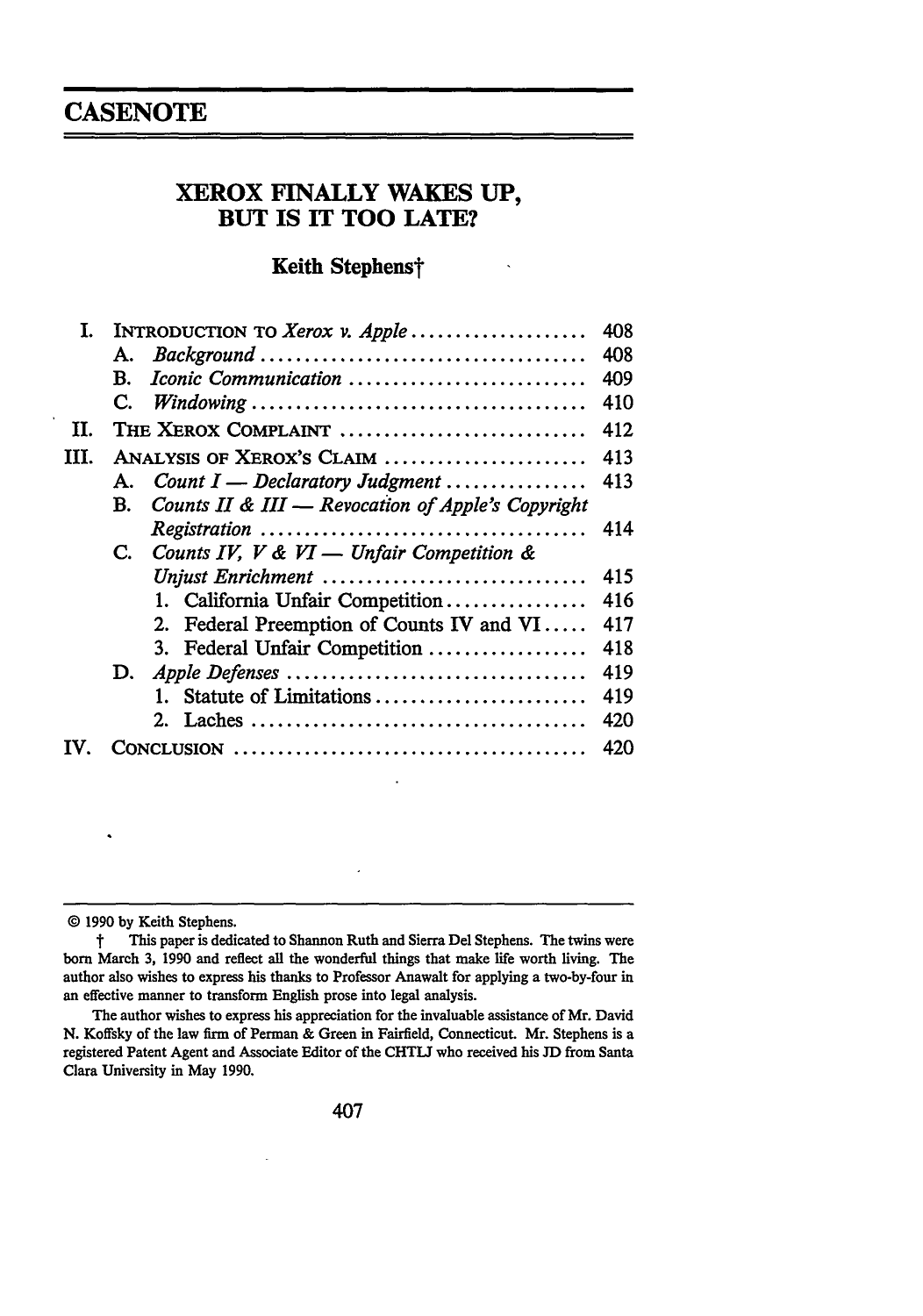#### *I. INTRODUCTION TO XEROX V. APPLE*

Thursday, December 14, 1989, Xerox Corporation announced to the judicial system what the technical community had known for years.' Xerox was one of the first to commercialize, albeit unsuccessfully, the widely accepted graphical user interface popularized in the Apple Computer, Inc. Lisa and Macintosh computers.<sup>2</sup> Recently, Xerox filed a complaint in United States District Court for the Northern District of California alleging that Apple unlawfully and fraudulently obtained copyright protection for its Lisa and Macintosh computer software.<sup>3</sup> Xerox sought damages of over one hundred million dollars.<sup>4</sup> A copyright infringement claim was conspicuously absent from Xerox's complaint. The court dismissed all the claims for damages, leaving only the surviving declaratory judgment claim.<sup>5</sup>

This paper, employing the backdrop of the *Xerox v. Apple* suit, investigates a court's treatment of an innovative approach to legal protection for software. The paper describes the case and the iudge's analysis of this dynamic, legal arena, and concludes in concurrence with the federal judiciary: copyright protection is unavailable under the disguise of an unfair competition complaint.

#### *A. Background*

In the mid-1970's Xerox developed an ergonomic workstation which merged a mouse, microprocessor, high resolution graphic display and unique software, called SMALLTALK, in a userfriendly workstation called "Star Computer."6 Xerox alleged, and Apple, in its answer, admitted that Steven Jobs and other Apple employees visited Xerox PARC and were impressed with the tech-

*<sup>1.</sup> Electron. Power,* J. Inst. Electr. Eng. (UK), Vol. 33, No. 11, pp. 695-98 (1987); *see* also, Dvorak, *Inside Track,* **PC** Magazine, March **13,** 1990; The Xerox-Apple Suit Dept.: I hope we all know that Xerox has sued Apple for using its Star technology in the Macintosh. Maybe someone at Xerox finally read page 161 of the John Sculley book, ODYSSEY, where Sculley, while talking about the Mac development team says: "Most of the Macintosh technology wasn't invented in the building. Indeed, the Macintosh, like the Lisa before it, was largely a conduit for technology developed at Xerox PARC." Apparently, when Bill Lowe came over from IBM, he nearly died from heart failure when he saw all the inventions made at Xerox PARC that were languishing and not being licensed.

*<sup>2.</sup> The Mighty Mouse,* Gov. Data Syst., vol. 14, no. 2, pps. 14-16 (Feb. 1985).

<sup>3.</sup> Xerox Corp. v. Apple Computer, Civil Action No. C89-4482-CALENE, **USDC NDCA** (Dec. 14, 1989) [hereinafter *Xerox Complaint].*

*<sup>4.</sup> Xerox Complaint,* 34 and 42.

<sup>5.</sup> In April 1990, the final count was dismissed by Judge Walker. Xerox had one month to file an appeal.

*<sup>6.</sup> The Star User Interface: An Overview,* National Computer Conference, IN AFIPS Conference Proceedings, vol. 51 (Feb. 1982).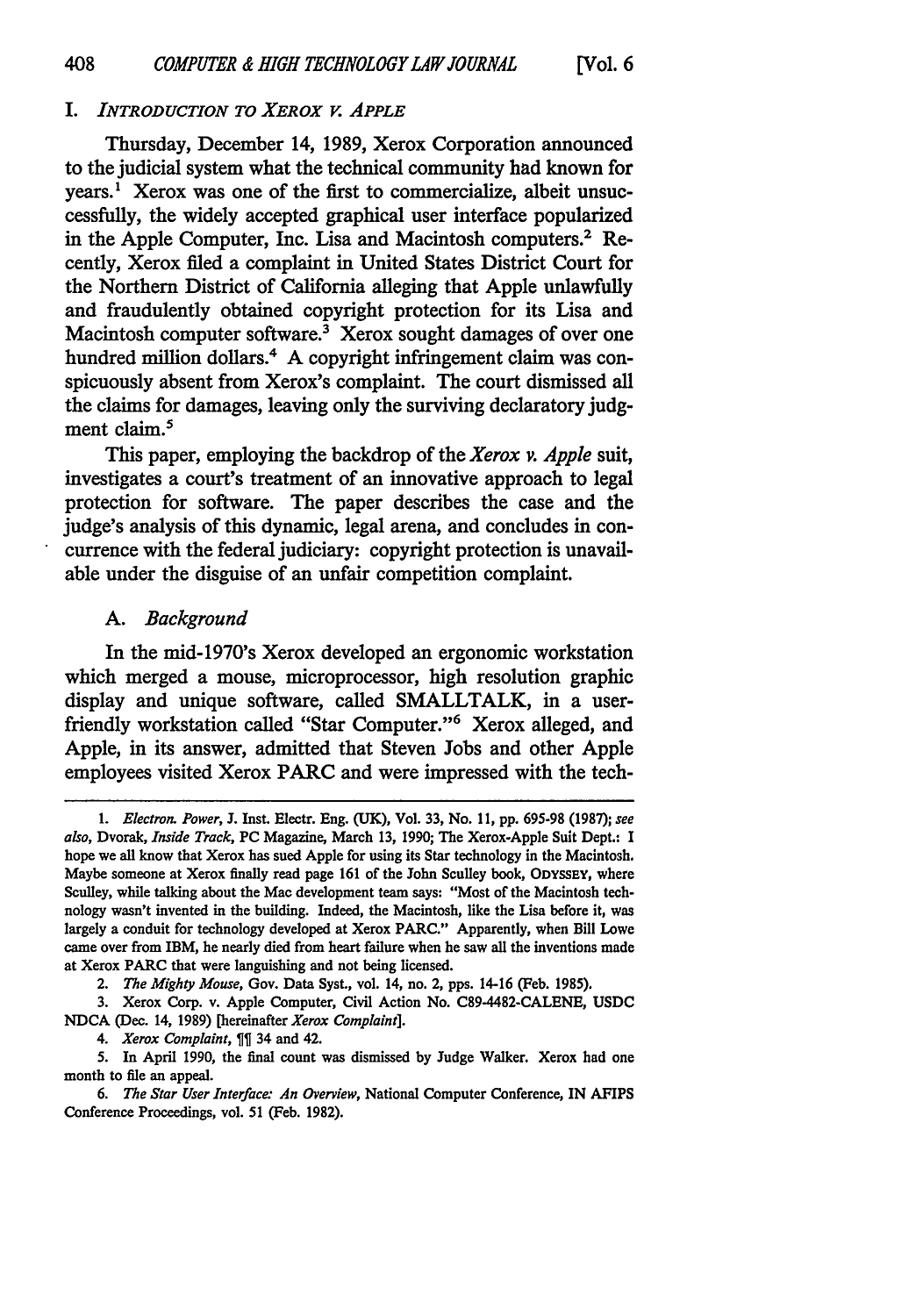niques embedded in the Star Computer.7 Subsequently, Apple introduced the Lisa Computer in **1983** and followed shortly thereafter in 1984 with the commercially successful Apple Macintosh Computer.

# *B. Iconic Communication*

**A** significant issue raised **by** the Xerox complaint was: who is entitled to copyright protection for computer programs using icons and windowing?<sup>8</sup> Icons are small rectangular images that represent functions within a system. For example, a picture of a trash can could be used to represent a "delete" file function, as depicted at label 40 of Figure **1.**



Used with permission of Apple Computer, Inc.

An early discussion of the use of icons to communicate information via a computer display appeared in a **1971** research paper published **by** W. H. Huggins.9 That paper discussed the use of sym-

- 8. *Xerox Complaint*, see  $\left[\right]$  13-16, 19-21.
- 9. Huggins, W. H., *Iconic Communications,* IEEE Conference on Frontiers in Educa-

**<sup>7.</sup>** Xerox Corp. v. Apple Computer, Civil Action No. C89-4482-CALENE, **USDC NDCA** (Apple Computer's Answer **ified** January 4, **1990)** [hereinafter *Apple Answer],* **7,** Answering 6. "Apple is informed and believes, and on that basis admits, that in late **1979,** Steven Jobs visited Xerox PARC with other Apple employees and during that visit they were shown a demonstration of Smalltalk."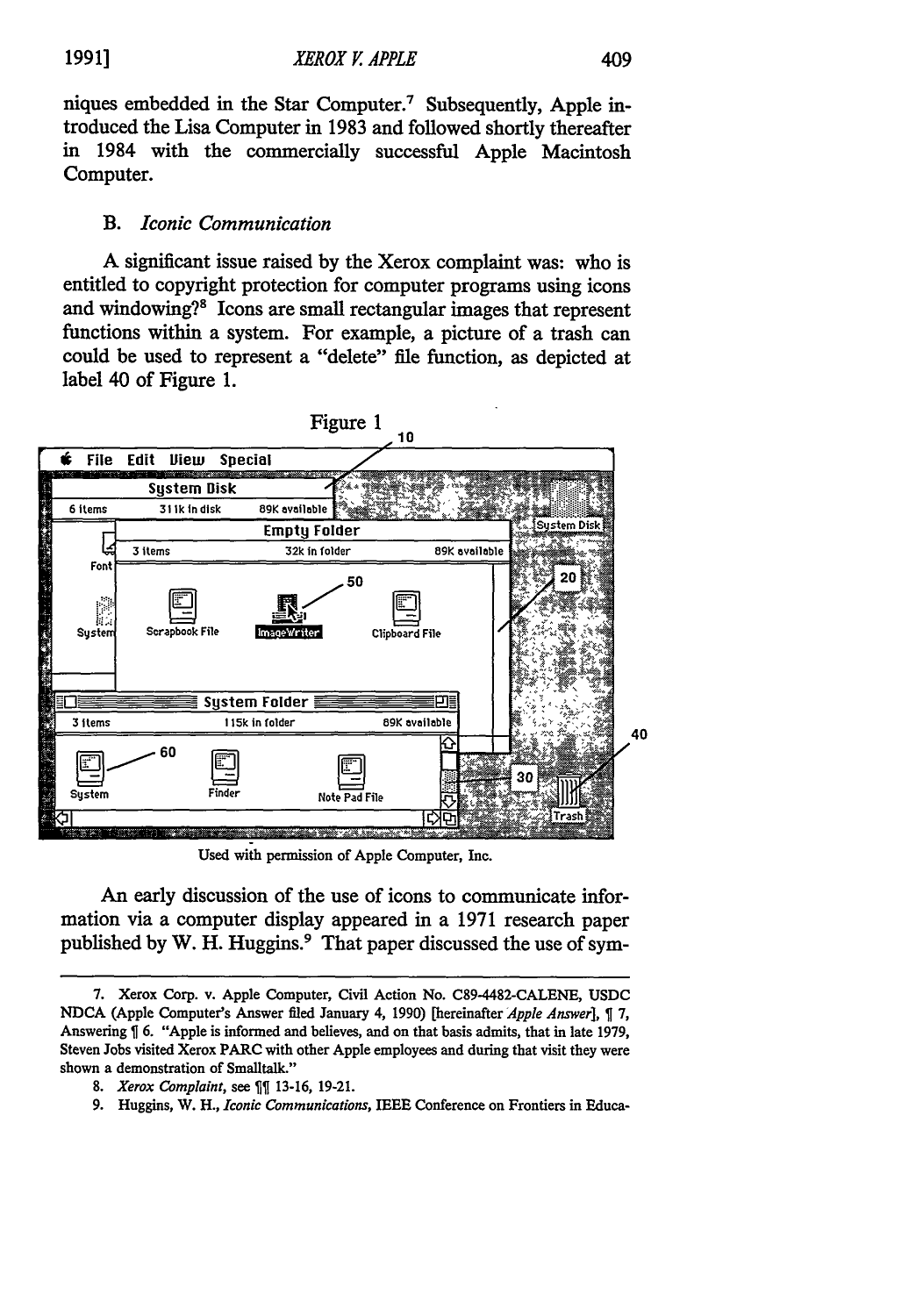bols as teaching aids to represent various phenomena. Mr. Huggins recommended and demonstrated computer manipulation of symbols on a computer display to invoke functions that the symbols represented. His psychological research on perception indicated that pictures and symbols play important roles in creative thought. He advocated the use of iconic modes as a communication interface between a user and a computer. Those ideas are now employed by most graphic based workstations utilizing icons to provide a novice or expert with a "user-friendly" interface to computer applications.<sup>10</sup> Thus, to the extent that Xerox and/or Apple claim to be the originator of "aesthetically pleasing graphic displays,"<sup>11</sup> they must contend with, at least, Huggins' earlier work.

# *C. Windowing*

Xerox and Apple also contested the origin of "graphically complex windows." $^{12}$  An example of a windowing system is shown in Figure 1. Labels 10, 20 and 30 identify active "windows" that are overlaid. The window at label 30 is the current window with which the user is interfacing. An additional system window icon, depicted at **60,** can be used to activate other functions of the operating system or start another application program.

An early reference to a graphic display employing a window for the presentation of information is found in an article by Mr. Blum, presented at the Conference on Mathematical and Computer Aids to Design held in Anaheim, California in October of 1969. That paper discussed a program that created a window of graphic information on an IBM 2250 terminal. The window displayed a function graphed onto the X-Y coordinate axis of the window. Portions of the window could be zoomed in or out at the user's discretion, and the relative scales of the coordinate axis could be dynamically changed.<sup>13</sup>

While the program described by Blum is primitive compared to today's windowing systems, it did disclose the basic ideas used to enable windowing. Shortly thereafter, in 1973, a Carnegie Mellon research team developed a multi-window text editor similar to the windowing system shown in Figure 1. That text editor exploited

13. Blum, R., *Window, A Program for Graphic Manipulation of the X-Y Plane,* IEEE Digest of the 1969 Conference on Mathematical and Computer Aids to Design, Oct. 1969.

tion, Atlanta, Ga., IEEE, vol. 7, pps. 17-20 (1971), *see also,* Huggins, W. H., *Iconic Communications,* IEEE Transactions on Education, Vol. E14, No. 4, pps. 158-63 (Nov. 1971).

<sup>10.</sup> *Id.*

<sup>11.</sup> *Id.*

<sup>12.</sup> *Xerox Complaint*,  $\llbracket 9$ .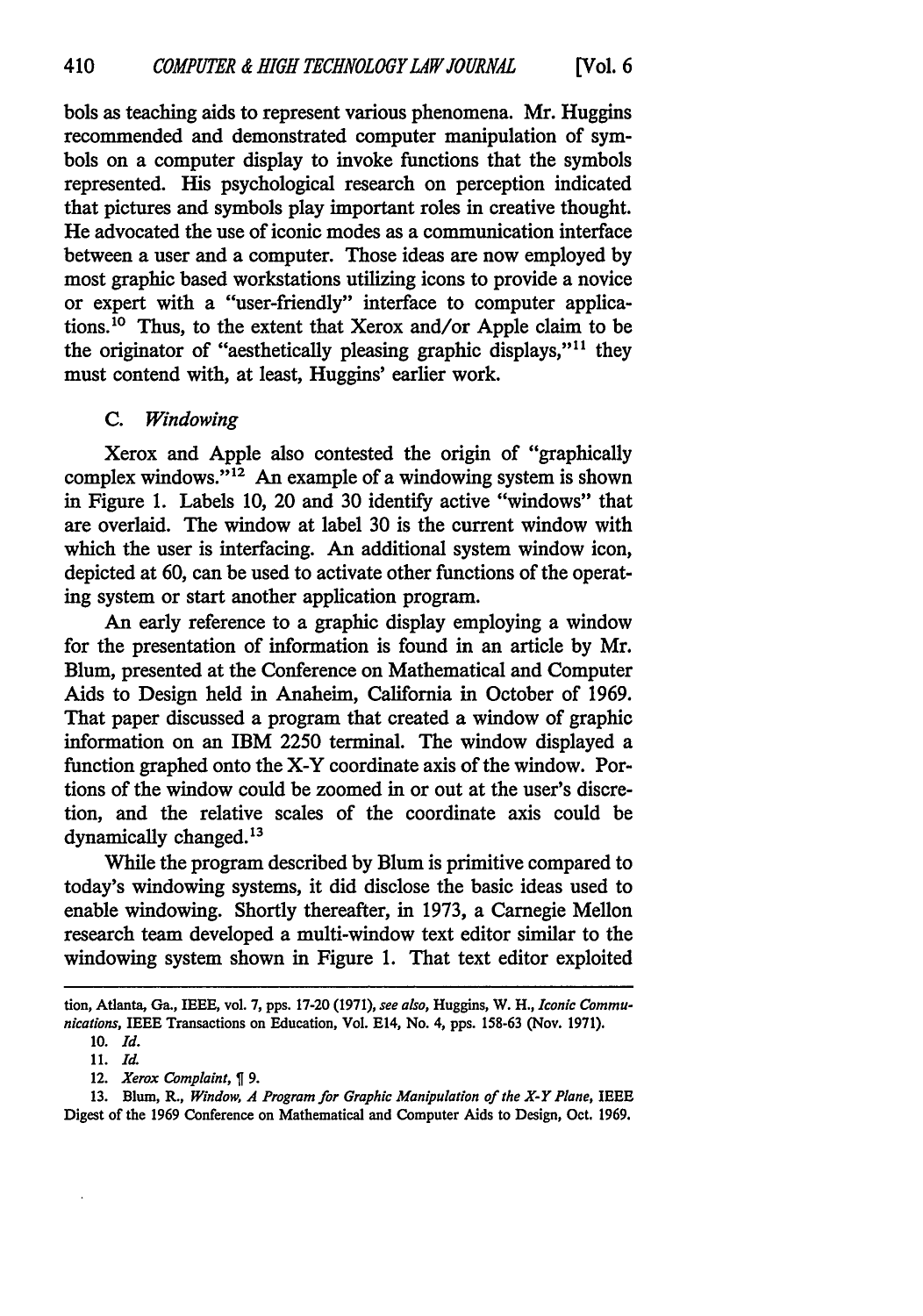graphic display technology to provide simultaneous editing of a number of files, each fie residing in its own window on the display. **<sup>14</sup>**

**A** later arrival in this area was the Star user interface on the Xerox 8010 information system.<sup>15</sup> The Star system improved a computer interface **by** making it easy for a user to operate the computer.16 The user was given a mouse to supplement the keyboard for cursor positioning. The mouse could be used to move a cursor around a computer display and interactively select graphic symbols representing various functions.<sup>17</sup> An example of a cursor is at label **50** in Figure **1.**

Xerox patented its original mouse hardware and later obtained design patents for its icons.<sup>18</sup> However, Xerox did not patent the original aspects of the early Star Software. While the authors know of no formal written policy, it is generally understood that Xerox's intent for its Palo Alto labs (where the Star was developed) was to encourage "academic freedom," so as to attract quality people. Thus, publishing of research results was encouraged and patenting of those results was apparently not emphasized. Further, software patents were still in their infancy at the time the original Star software was developed.<sup>19</sup> Many in the computer industry, including Xerox and Apple, have subsequently employed patents to protect their windowing and icon interfaces.20

19. Diamond v. Diehr, 450 U.S. 175 (1981) (Supreme Court found that a rubber molding procedure involving a computer program was patentable subject matter).

<sup>14.</sup> Gerhardt, *Window: A Formally-Specified Graphics-Based Text Editor,* Carnegie-Mellon Dept. of Computer Science, June 1973.

<sup>15.</sup> *Apple Answer,* 9 10. "Apple is informed and believes, and on that basis admits, that Xerox demonstrated the Star computer system at a trade show in 1981 and that some Apple employees were present at the trade show and saw the demonstration or portions of it."

<sup>16.</sup> Lipkie, *Star User Interface: An Overview,* AGIPS Conference Proceedings, vol. 51 (1982).

<sup>17.</sup> Canfield, *Star User Interface: An Overview,* AGIPS Conference Proceedings, vol. 51 **(1982).**

**<sup>18.</sup> U.S.** Patent 4,409,489, *Optical Cursor Control Device.* For a discussion of Xerox's Design Patents, *see* Kluth, **THE** COMPUTER LAWYER, Design Patents: A New Form of Intellectual Property Protection for Computer Software, vol. 5, no. 6, p. 235 *et seq.* (1988))

<sup>20.</sup> *See* **US** Patents: 4,899,136 to Xerox; 4,786,893 to Apple; 4,896,291; 4,868,785; 4,862,154; 4,847,605; 4,829,470; 4,821,209; 4,814,755; 4,811,241; 4,811,240; 4,739,477; 4,731,606; 4,723,211; 4,723,210; 4,701,752; 4,688,033; 4,663,617; 4,642,790; 4,623,880; 4,598,384; 4,437,093; and 3,716,842 to IBM; 4,876,533 to Schlumberger; 4,875,034 to Daniel Brokenshire; 4,873,652 to Data General; 4,823,303 to Toshiba; 4,814,884 to **US** Air Force; 4,812,834 to Cadtrak; 4,533,910 to Cadtrak; 4,811,281 to Mitsubishi; 4,811,245 to General Electric; 4,809,166 to Advanced Micro Devices; 4,794,386 to Profit Tech; 4,780,709 to Intel; 4,779,081 to Hitachi; 4,777,485 to Sun Microsystems; 4,772,881 to Silicon Graphics; 4,752,889 to Neuron Data; 4,720,703; and 4,646,078; to Tektronix; 4,710,767; and 3,531,795 to Sanders; 4,710,761; 4,700,320 and 4,555,775 to AT&T; 4,559,533; 4,550,315; and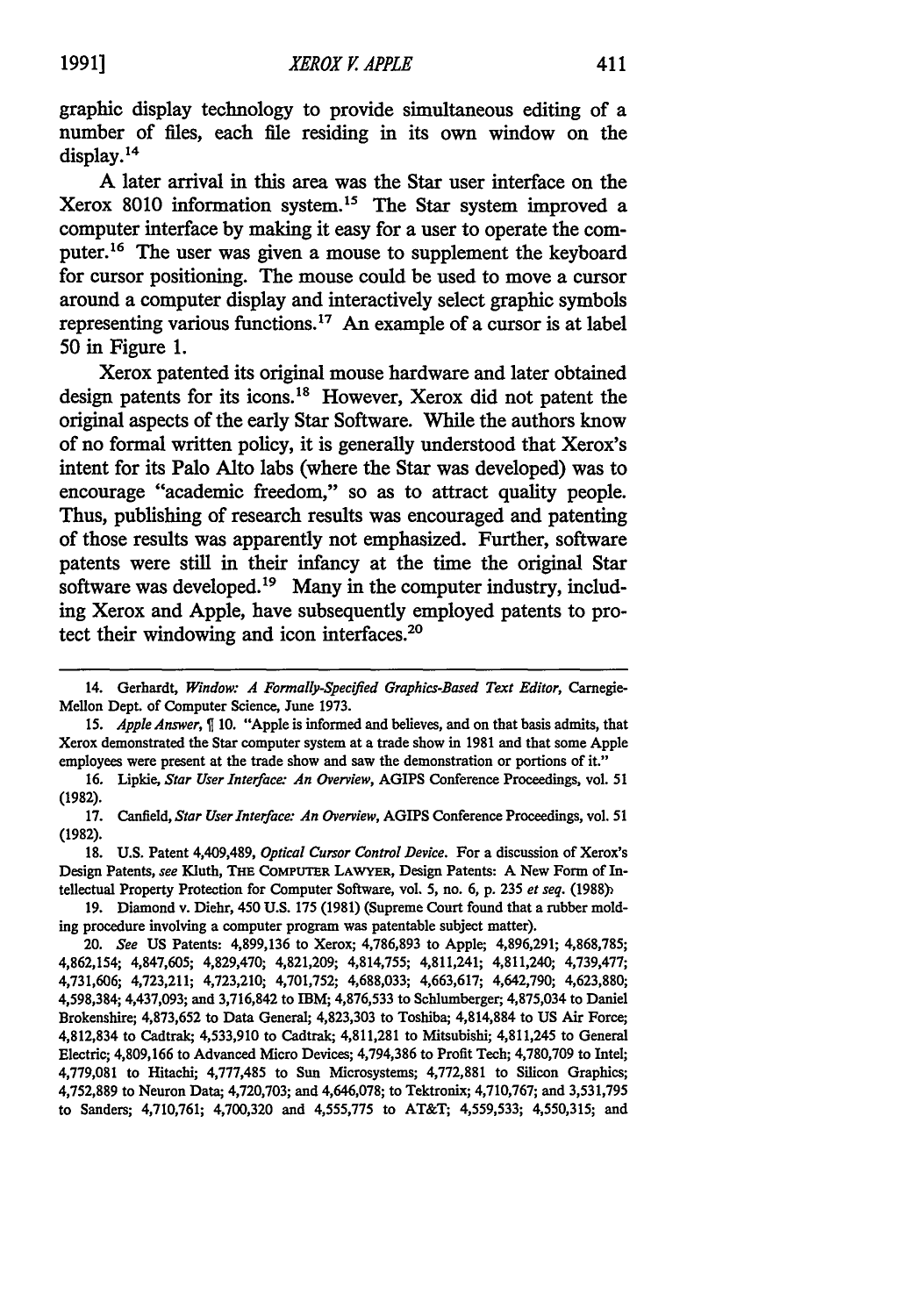# II. **THE XEROX COMPLAINT**

Xerox's complaint contained six counts. Count I sought a declaratory judgment that Xerox is the sole owner of the Star software. Counts II and III endeavored to revoke Apple's Lisa and Macintosh registrations for failing to comply with **17 U.S.C. §§** 409(9) and 103(a) **by** not informing the Copyright Office that the Apple software was a derivative work of Xerox's SMALLTALK and Star computer software. Counts IV and V requested damages for unfair competition allegedly caused **by** Apple's assertion of its Lisa and Macintosh copyrights in the *Apple v. Microsoft and Hewlett Packard21* copyright infringement suit. Such assertions were said to have made potential licensees reluctant to license Xerox technology. Finally, Count VI, under an unjust enrichment theory, asked the court to impose a constructive trust on Apple's royalties, license fees and judicial awards arising from Apple's copyrights.

Xerox's complaint further alleged that the Lisa and Macintosh software incorporate substantial portions of the Star software.<sup>22</sup> and that no permission was sought or obtained **by** Apple to use the Star software features. Xerox also declared in the complaint that it has a valid copyright registration covering the Star software. Thus, Xerox essentially alleged the *elements* of copyright infringement: valid copyright, access and substantial similarity. It is difficult to fathom Xerox's failure to plead copyright infringement. 23 The Dis-

21. No. C-88-20149-WWS, **717** F. Supp. 1428 **(N.D.** Ca. 1989 (Apple sued Microsoft and Hewlett Packard alleging copyright infringement of their graphical interface. Microsoft and Hewlett Packard moved for summary judgment under the Agreement between Apple and Microsoft dated November 22, 1985. The court ruled that the Agreement was not a complete defense with respect to Windows **2.03.** However, the Agreement did license Microsoft to use visual displays and named application programs without infringement. The only remaining issue is whether Microsoft and Hewlett Packard's overlapping main application windows and the changes in the appearance and manipulation of icons infringes Apple's copyright).

22. *Xerox Complaint*,  $\int$  14, 16 and 17. "The registration fails to identify Lisa as a derivative work of the Xerox Star although the copyright deposits submitted **by** Apple to the **US** Copyright Office in support of registration depict and describe substantial portions which are original to Star and were created, published and copyrighted **by** Xerox. The registration also fails to identify Lisa as a derivative work of SMALLTALK although the copyright deposits submitted **by** Apple to the **U.S.** Copyright Office in support of registration depict and describe substantial portions which are original to SMALLTALK and were created, published and copyrighted **by** Xerox."

**23.** In Whelan v. Jaslow, **797 F.2d** 1222 **(3d** Cir. **1986),** Whelan alleged that Jaslow's software infringed Whelan's copyright on a computer program to operate a dental laboratory business. The court applied a two part test in its determination that Whelan's copyright was infringed. First, the court determined that Whelan owned the copyright in its software and

<sup>4,542,376</sup> to Unisys; 4,112,422 to Atari; 4,891,631 to Eastman Kodak; **4,813,013** to Cadware Group LTD; and 4,873,515; 4,855,934; 4,763,280; 4,646,251; 4,625,289; 4,539638; 4,499,457; 3,889,107; and 3,816,726 to Evans and Sutherland Computer Company.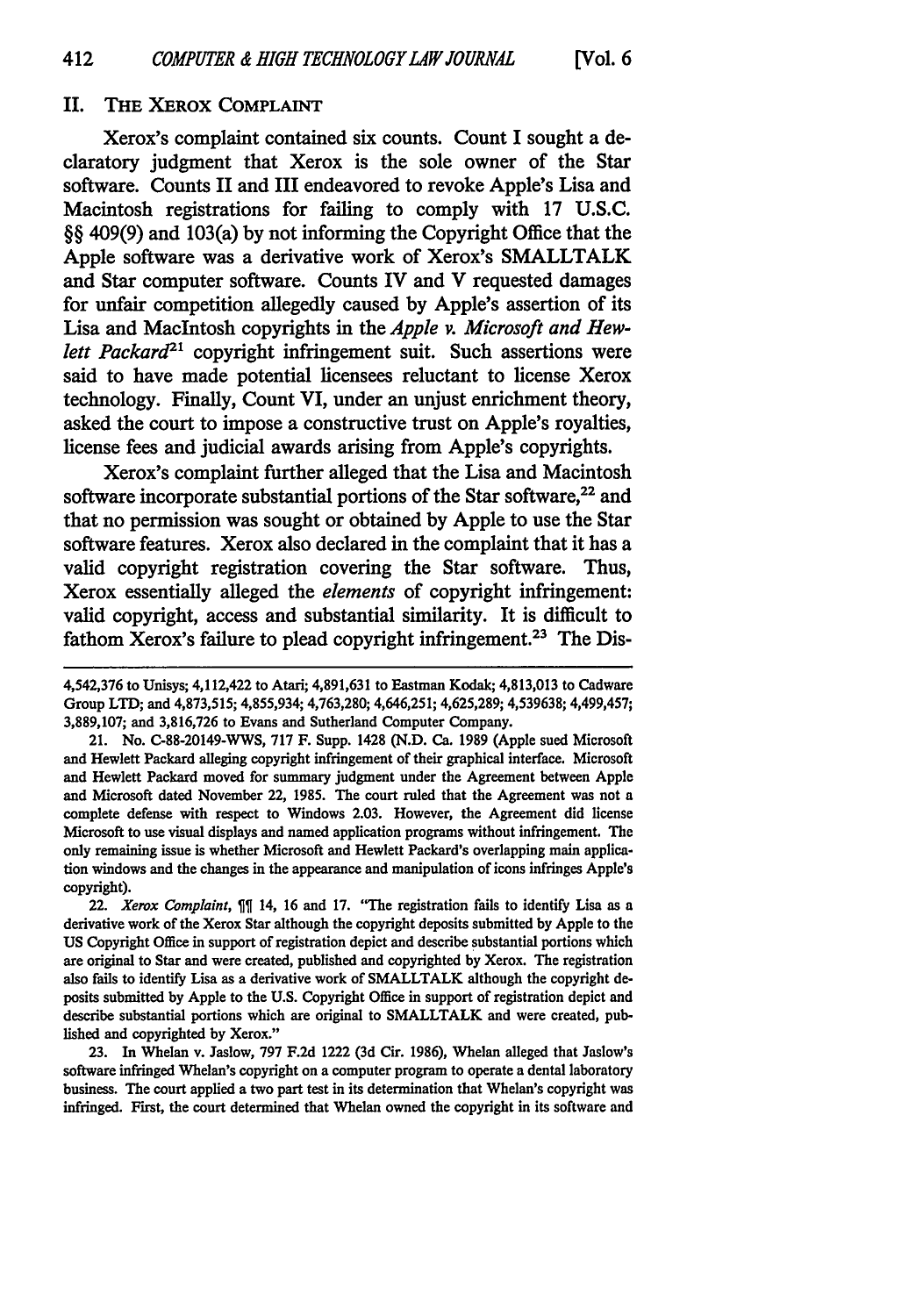trict Court found Xerox's failure to allege copyright infringement fatal to any recovery of damages and dismissed all counts.

# III. ANALYSIS OF XEROX'S CLAIM

# *A. Count I* **-** *Declaratory Judgment*

Xerox's sole count to escape the court's dismissal asked for a declaratory judgment that Xerox is the originator of the Xerox Star software. The court gave Xerox thirty days to file information establishing an actual case or controversy between Xerox and Apple or face dismissal based on lack of subject matter jurisdiction.

To establish that a particular declaratory action presents an actual case or controversy, Xerox must show that there is a substantial controversy with Apple and the controversy is of sufficient immediacy and reality to warrant declaratory relief.<sup>24</sup>

In *International Harvester Co. v. Deere & Co.*<sup>25</sup> the Court of Appeals for the Seventh Circuit provided guidance concerning factors that would support an actual controversy. The court in *Deere* was asked by International Harvester (IH) to declare that its corn head tool did not infringe a United States patent held by Deere & Company (Deere). IH established that Deere's patent was the subject of another pending infringement suit. However, **IH** failed to establish that it had a reasonable apprehension of suit or threat of suit as a result of any action by Deere. Thus, the court dismissed the case because IH could not meet its burden of establishing an actual controversy between itself and Deere.<sup>26</sup> Likewise, Xerox established that Apple had sued others for copyright infringement, but did not advance any reasons for reasonable apprehension of a suit aimed at Xerox.

secondly that Jaslow had copied Whelan's software. To show copying, the court relied on the widely accepted factors of access and substantial similarity between the alleged copy and the original software. Instead of applying a two tier test for substantial similarity, the court adopted a single, substantial similarity inquiry in which both lay and expert testimony was admissible. Applying the test to our facts, Xerox alleges ownership of the Star software, alleges Apple had access through former employees, and alleges that the Apple Lisa and Macintosh are substantially similar to the Star software. Thus, the elements of copyright infringement are plead without a copyright infringement count.

<sup>24.</sup> Hal Roach Studios v. Richard Feiner & Co., **883** F.2d 1429 (9th Cir. 1989). The worldwide television rights to many of Laurel and Hardy silent films were contested in this case. **Of** importance was the court's finding that a declaratory judgment action required a real and reasonable apprehension that plaintiff will be subject to liability if he continues to manufacture his product. Further, the apprehension must be caused **by** the defendant's actions.

<sup>25.</sup> **623** F.2d 1207 (7th Cir. 1980).

**<sup>26.</sup>** Ia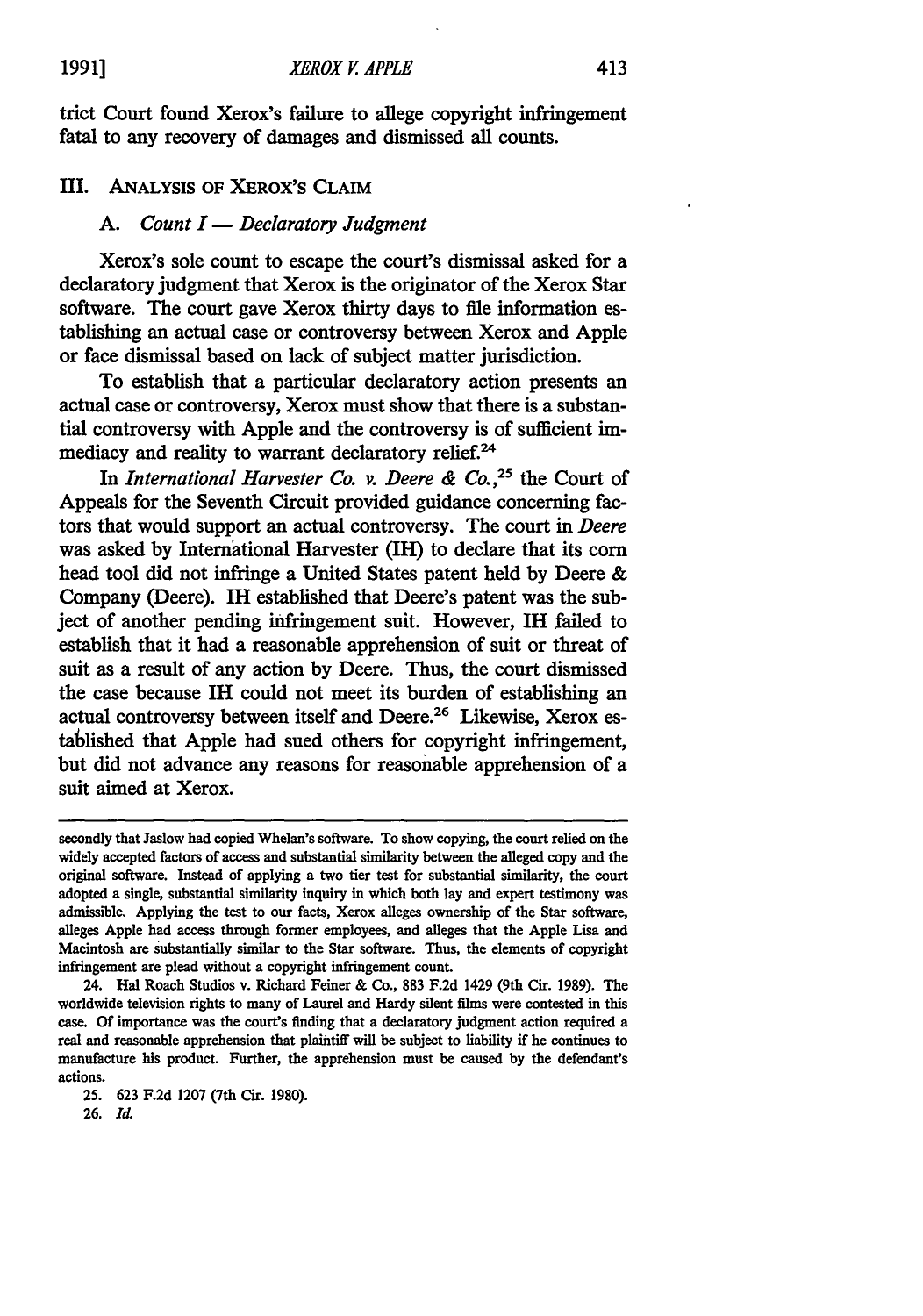In *State of Texas v. West Publishing Company,27* the Court of Appeals for the Fifth Circuit refused subject matter jurisdiction to the State of Texas in its attempt to obtain a declaratory judgment invalidating West's copyright in its arrangement of Texas Statutes. The court explained, "the plaintiff must show that it has actually published or is preparing to publish the material that is subject to the defendant's copyright and that such publication places the parties in a legally adverse position."<sup>28</sup> Similarly, Xerox must establish an adverse position based on an actual case or controversy, such as a copyright infringement claim against Apple. **A** less likely altemative is for Xerox to somehow provoke Apple to sue it for copyright infringement.

# *B. Counts II & III* **-** *Revocation of Apple's Copyright Registration*

Counts II and III sought the court's assistance in revoking **Ap**ple's Lisa and Macintosh registrations for failing to comply with **17 U.S.C. §§** 409(9) and 103(a).29 Xerox argued the registrations were invalid because Apple had not informed the Copyright Office that the Apple software was a derivative work of Xerox's SMALLTALK and Star computer software. The court dismissed these counts on the ground that such allegations must be initially pursued by administrative challenge before the Copyright Office.<sup>30</sup> Xerox is premature in its attempt to enlist the court's aid. The Copyright Office regulations, on the other hand, provide an express administrative remedy.31 **A** proper avenue to Federal District

**29. "17 U.S.C.** § 409(9)("The application for copyright registration shall be made on a form prescribed **by** the Register of Copyrights and shall include-... **(9)** in the case of a compilation or derivative work, an identification of any preexisting work or works that is based on or incorporates, and a brief, general statement of the additional material covered **by** the copyright claim being registered; **.. "); 17 U.S.C.** § 103(a)("The subject matter of copyright as specified **by** section 102 includes compilations and derivative works, but protection for a work employing preexisting material in which copyright subsists does not extend to any part of the work in which material has been used unlawfully.")

**30.** Kiddie Rides **U.S.A.** v. Donald **C.** Curran, **231 USPQ** 210 **(D.D.C. 1986).** The court awarded Kiddie Rides costs and attorney fees after setting aside the action of the **Copy**right Office in cancelling Copyright registrations for amusement ride toys. A court review of a final administrative action **by** the Copyright Office is proper.

31. 37 C.F.R. § 201.7: Cancellation of completed registrations **....** Circumstances under which a registration will be cancelled. **(1)** Where the Copyright Office becomes aware after registration that a work is not copyrightable, either because the authorship is de minimis *or the work does not contain authorship subject to copyright, the registration will be cancelled...* (4) Where registration has been made for a work which appears to be copyrightable but after registration the Copyright Office becomes aware that, on the administrative record

**<sup>27. 882</sup>** F.2d 171 (5th Cir. 1989).

<sup>28.</sup> Texas v. West, **882** F.2d 171, 177 (5th Cir. 1989).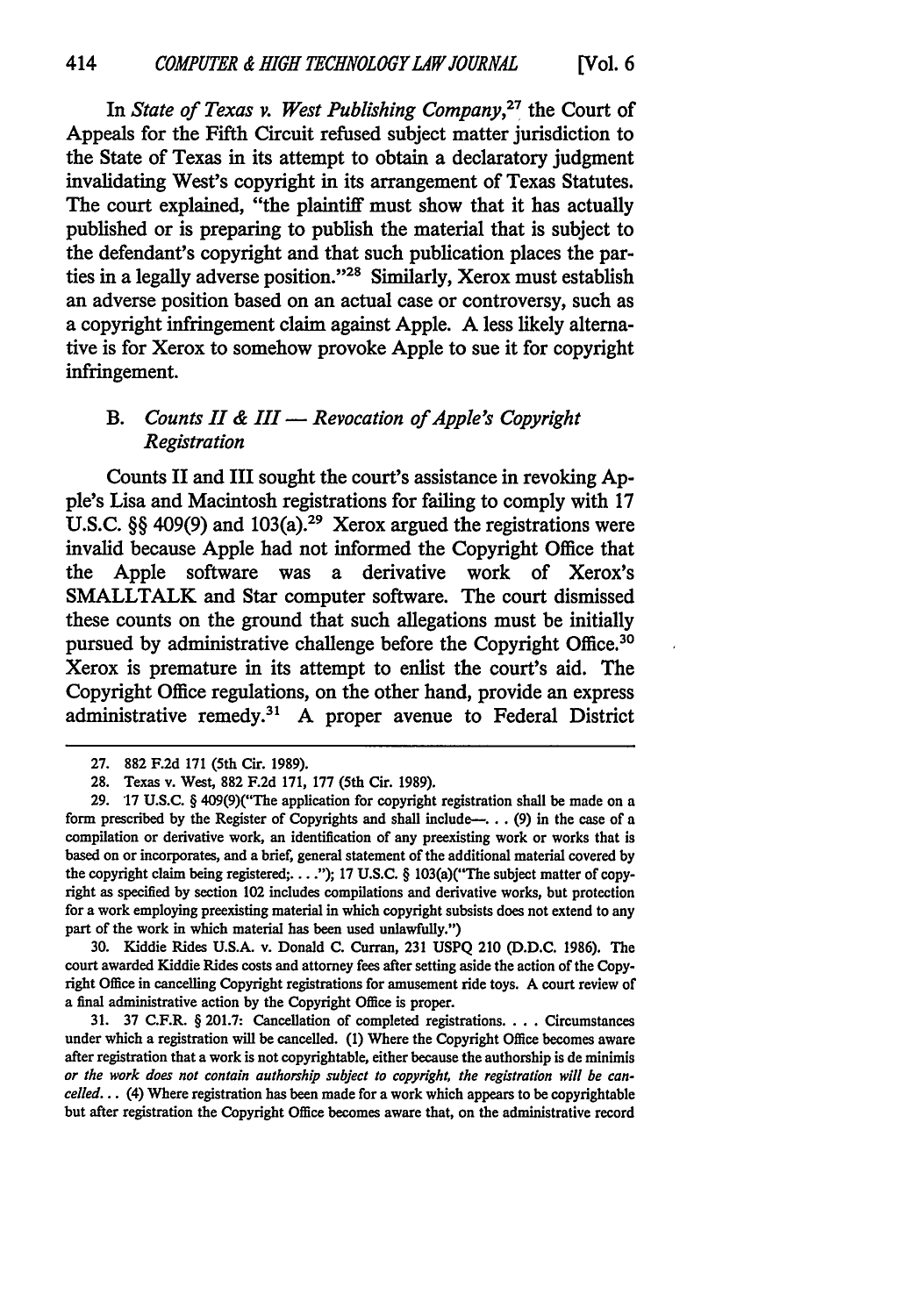Court review would entail Xerox requesting an initial administrative review before the Copyright Office, and then appealing an adverse decision to a Federal District Court.<sup>32</sup> Alternatively, Xerox could bring an infringement action alleging Apple's Lisa and Macintosh were derived from Xerox's Star computer program. However, as noted above, Xerox to date has chosen not to bring a copyright infringement action.

Thus, as noted **by** Apple, and accepted **by** the court, a suit for cancellation of a registration because of an alleged omission of relevant information concerning the copyrighted work must initially be pursued before the Copyright Office.

# *C. Counts IV, V & VI* **-** *Unfair Competition & Unjust Enrichment*

The primary underpinnings of Xerox's complaint are in federal and state unfair competition claims.<sup>33</sup> The doctrine of unfair competition is based upon the principle that one may not unfairly appropriate a competitor's skill, expenditure or labor. It prohibits, among other things, false advertising and "passing off" another's work as one's own.<sup>34</sup> The policy behind the law of unfair competi-

32. Techniques v. Rohn, 592 F. Supp. 1195 (S.D.N.Y. 1984) presented another failed example of an attempt to invalidate a copyright registration in Federal Court. The *Techniques* court held, "the only remedy available for the non-registrant is to apply for registration. Then, if the application is denied, the applicant may seek a writ of mandamus against the Registrar of Copyrights." *Id.* at 1198.

33. 15 **U.S.C.** § 1125: False designations of origin and false descriptions forbidden (a) Any person who, on or in connection with any goods or services, or any container for goods, uses in commerce any word, term, name, symbol, or device, or any combination thereof, or any false designation of origin, false or misleading description of fact, false or misleading representations of fact, which **(1)** is likely to cause confusion, or to cause mistake, or to deceive as to the affiliation, connection, or.. **.,** or as to the origin, sponsorship, or approval of his or her goods, services, or commercial activities of another person **....** Patent Trademark and Copyright Laws, BNA, at p. 118 et seq. (1989).

California Business and Professions Code § 17200, "Definition: As used in this chapter, unfair competition shall mean and include unlawful, unfair or fraudulent business practice and unfair, deceptive, untrue or misleading advertising and any act prohibited by Chapter 1 (commencing with Section 17500) of Part 3 of Division 7 of the Business and Professions Code."

34. Johnson & Johnson v. Carter-Wallace, Inc., 631 F.2d 186 (2d Cir. 1980). Carter used baby oil in its Nair hair removal product and used their advertising campaign to give consumers the false impression that Nair was a J & J product. The court granted relief for

before the Office, the statutory requirements have apparently not been satisfied, or that *information essential to registration has been omitted entirely from the application* or is questionable,.. **.** the registration will be cancelled (emphasis. added). Unlike the rigorous examination that patent applications are put through, the Copyright Office performs an administrative review of registration forms with little substantive review of the applications unless a registration is challenged.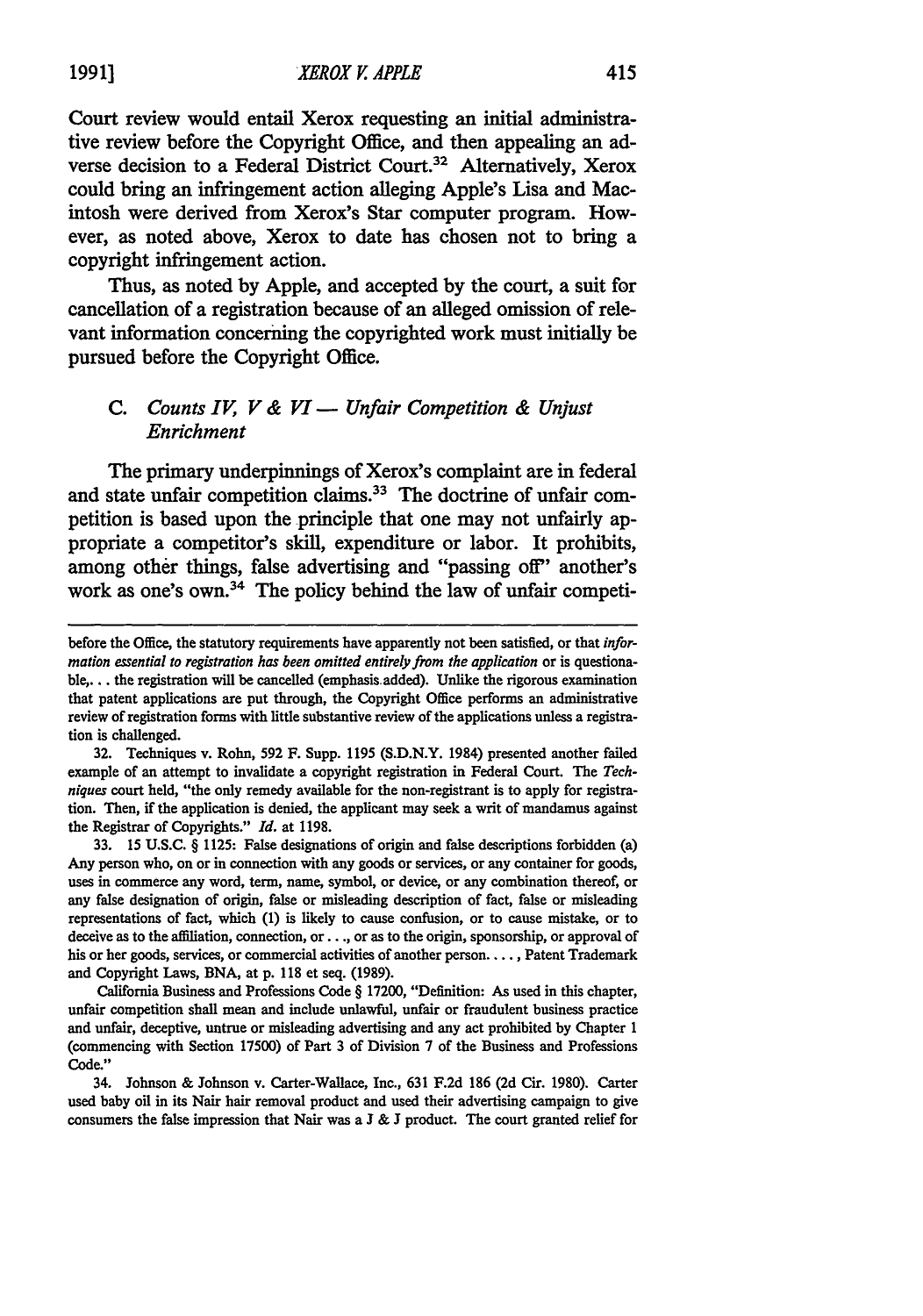tion is to avoid confusion in consumer's minds. The principal test is referred to as a "likelihood of confusion" analysis.<sup>35</sup> A court examines the facts to determine if a defendant's acts are *likely* to cause confusion in the marketplace.<sup>36</sup> Thus, it is not necessary for the plaintiff to show evidence of actual buyer confusion in order to show a *likelihood* of confusion.<sup>37</sup>

Xerox claims that Apple has confused the computer industry by suing companies for copyright infringement of Apple's software when substantial portions of the software was originated by Xerox. 38 At the hearing on the motion to dismiss, Apple's attorney likened the Xerox unfair competition and unjust enrichment counts to a pair of beavers at the Hoover Dam. One beaver turned to another beaver and asked if he had created the Hoover Dam. The other beaver quipped, "No, but it's based on an idea I had." Xerox, like the pioneer beaver that originated the idea of damming streams, made no more headway than the beaver.

# 1. California Unfair Competition

The court found that no private right of action for damages exists under the California unfair competition statutes. The court followed *Little Oil Co. v. Atlantic Richfield Co.3 <sup>9</sup>*as a controlling precedent eliminating any California unfair competition private suit for damages. In *Little,* federal deregulation of the oil and gas industry prompted Atlantic Richfield (ARCO) to make changes in its business and marketing practices with a resulting adverse impact on Little. Little sued ARCO under the Petroleum Marketing Practices Act and the statutes codifying California unfair competition laws.' The Ninth Circuit Court of Appeals affirmed the trial court's dismissal of Little's case. Xerox was a private party seeking damages under California unfair competition laws. The court followed *Little* and, therefore dismissed Xerox's California unfair competition claims.

- **38.** *Xerox Complaint, %%* 1-24.
- 39. **852** F.2d 441 (9th Cir. 1988).
- 40. California Business **&** Professions Code § 17200 *et seq.*

Johnson & Johnson based on a reasonable basis for the belief that the plaintiff is likely to be damaged as a result of the false advertising.

<sup>35.</sup> Safeway Stores, Inc. v. Safeway Properties, Inc., 307 F.2d 495, 134 **USPQ** 467.

<sup>36.</sup> Atlantic Monthly Co. v. Frederick Ungar Publishing Co., 197 F. Supp. 524, 131 **USPQ** 244.

**<sup>37.</sup>** Dawn Donut Co. v. Hart's Food Stores, Inc., **267 F.2d 358, (USCA 2d** Cir. **1959).** The court applied a likelihood of public confusion test to hold that even an unintentional use of the same mark in the same market area constitutes an infringment.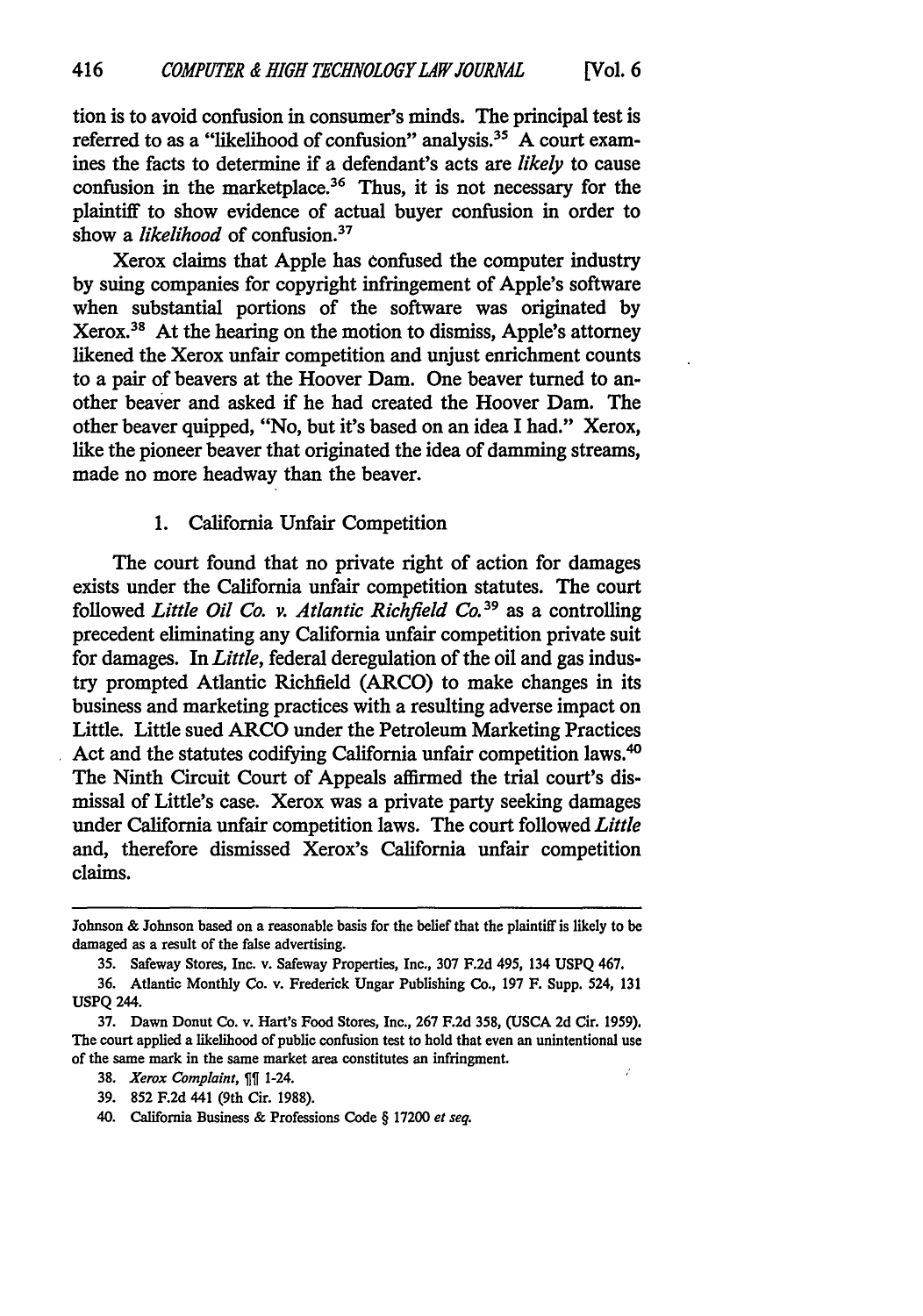# 2. Federal Preemption of Counts IV and **VI**

The court was also persuaded **by** a preemption challenge of Counts IV and VI. It accepted Apple's arguments that Counts IV and VI of its complaint are equivalent to exclusive rights afforded **by** the Copyright Act.

Federal preemption is an important question in any case where Congress has afforded federal protection under constitutional direction. One area where Congress has spoken that is pertinent to the *Xerox v. Apple* case is the Copyright Act of **1976.41** The availability of copyright for computer programs does not, of course, affect the availability of trade secret or other common or federal law protection. Under the Copyright Act only those state rights that are equivalent to the exclusive rights of the Copyright Act granted therein are preempted.42

Courts employ a two-tier inquiry to determine if a state law, such as a state unfair competition statute, is preempted **by** federal law.43 The first inquiry determines if the subject matter falls within Sections 102 and 103 of the Copyright Act.<sup>44</sup> If the subject matter is within Sections 102 and **103,** then a second test is applied to determine **if** the right being protected **by** the state law is within the general scope of protection afforded **by** Section **106.11 If** the legal or equitable rights are equivalent to exclusive rights within the scope of the Copyright Act, then the state law is unenforceable.'

Apple successfully argued an analogy to *Del Madera Properties v. Rhodes & Gardener, Inc.47* In *Del Madera,* the Ninth Circuit Court of Appeals affirmed the dismissal-of Del Madera's unfair competition and unjust enrichment claims based on alleged misappropriation of its copyrighted map. The court applied the twotiered preemption test under Section **301** and found that misappropriation of an author's talent and effort in creating a work is precisely the type of activity the copyright laws are designed to protect against. The court reasoned that ownership of the misappropriated information and a misappropriation of same are "part and parcel of

<sup>41. 17</sup> U.S.C. § 101 *et seq.*

<sup>42.</sup> **LATMAN, COPYRIGHT FOR THE NINETIES, CONTEMPORARY LEGAL EDUCATION** SERIES, Chapter 2 - Copyrightable Subject Matter (1990).

<sup>43. 17</sup> U.S.C. § **301** (1989).

<sup>44.</sup> **Id.** § 102 and § 106.

<sup>45.</sup> *Id. §* **106.**

<sup>46.</sup> Vault Corp\* v. Quaid Software Limited, 655 F. Supp. 750 (E.D. La. **1987),** *aff'd,* 847 F.2d **255** (5th Cir. 1988). Louisiana's Software License Enforcement Act preempted **by** federal copyright law.

<sup>47. 820</sup> F.2d 973 (9th Cir. 1987).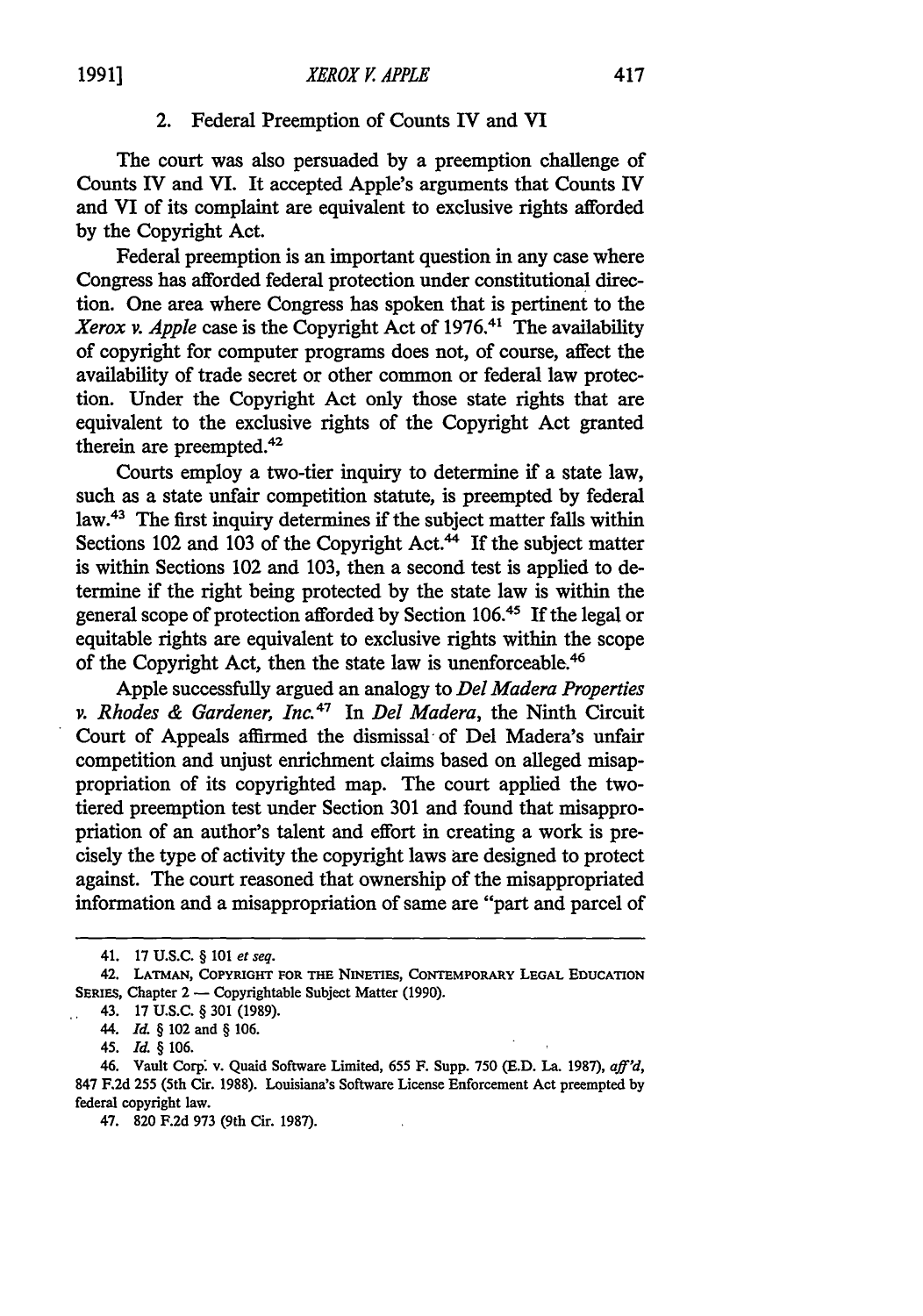the copyright claim."<sup>48</sup> The court also noted that the heart of the unjust enrichment claim is an implied promise not to use the copyrighted map. An implied promise not to use or copy materials that are protected by copyright is equivalent to the protection afforded by Section **106** of the Copyright Act. Thus, the court in *Del Madera* held the unfair competition and unjust enrichment claims were preempted by the Copyright Act.<sup>49</sup>

Similarly, the heart of Xerox's California claims for unfair competition and unjust enrichment were found to be intertwined with an attempt to prevent Apple from preparing a derivative work under Section 106(2) of the Copyright Act. (In essence it was an attempt to punish Apple for making unauthorized reproductions of the same). This protection is identical to a copyright infringement act brought under the Copyright Act. Thus, the court found the action was preempted.

# 3. Federal Unfair Competition

The court followed *Chromium Industry v. Mirror Polishing & Plating Co. <sup>50</sup>*in dismissing Xerox's federal unfair competition claim under Section 43(a) of the Lanham Act. In the *Chromium* case, the defendant's product was alleged to be protected by a patent that the plaintiff claimed was invalid. Plaintiff insisted that defendant's false representations concerning the patent were misrepresentations that caused confusion in the marketplace. The court summarily dismissed the claim, basing its decision on the presumption of validity associated with an issued patent.

The *Chromium* case ruling on the first count was found to be directly analogous to Xerox's claims. There was no allegation that Apple told Xerox or any of Xerox's customers that Xerox infringed Apple's copyright. Rather, Apple asserted its copyright against alleged infringers. By doing so, Apple did not assert that they were the sole source of windowing and icon systems or in any way imply any relationship to the Xerox Star system. Xerox incorrectly implied that Apple's assertion of its copyright indicated that Apple is the originator of every element or feature of the Apple system. As the judge pointed out to Xerox, there is nothing to prevent Hewlett Packard and Microsoft from asserting originality as a defense in an actual case and controversy brought under copyright infringement.

<sup>48.</sup> *Del Madera,* **820** F.2d 973, **983** (1987).

<sup>49.</sup> *Id.*

<sup>50. 448</sup> F. Supp. 544 (N.D. Ill. 1978).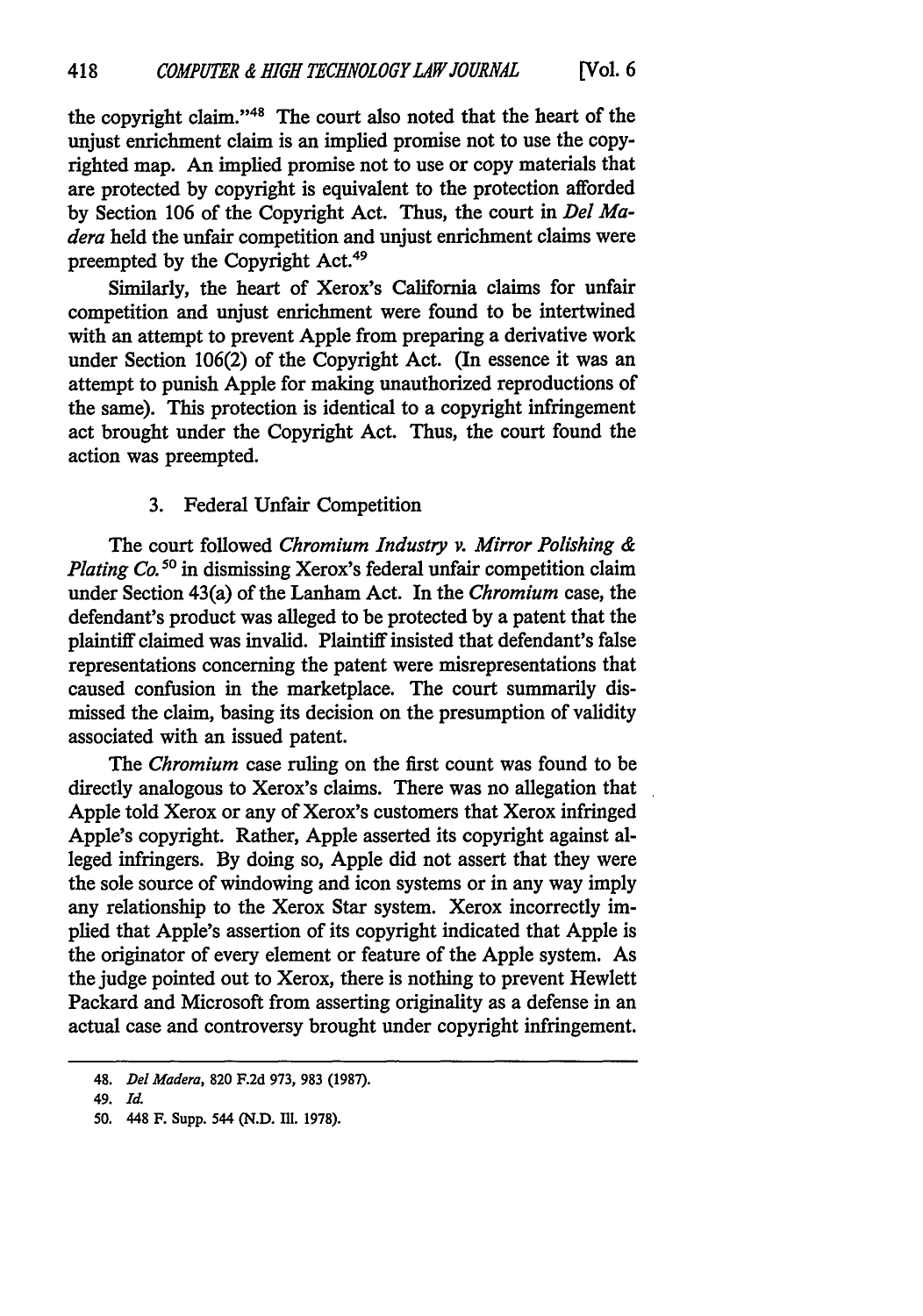However, Xerox cannot bootstrap a copyright infringement action onto a federal unfair competition action.

# *D. Apple Defenses*

Had the case been heard on the merits, Xerox faced a strong challenge to its claim due to Apple's defenses of an elapsed statute of limitations and laches.

# **1.** Statute of Limitations

Apple's answer asserts that Xerox's claims are barred by the applicable statute of limitations.<sup>51</sup> It is unclear from Apple's answer what "applicable" statute of limitations was being asserted. Under Section 507 of the Copyright Act, there is a three year limit for both civil and criminal actions. The time period is measured from the time of the act of infringement sued upon. If such act occurred within three years prior to filing of the complaint, the action will not be barred even if prior infringements by the same party as to the same work are barred because they occurred more than three years previously.52

The more difficult question is whether alleged repeated acts of infringement by Apple would constitute a single continuous wrong, so that Xerox would have been barred from bringing any suit.<sup>53</sup>

The Lanham Act does not have its own statute of limitations, so the applicable state statute is used.<sup>54</sup> Unfair competition claims are controlled by a four year period set forth in the California Business and Professions Code Section 17208. Section 17208 prescribes a statute of limitations for claims under the California Unfair Business Practices Act. Thus, an action would only arise based on an act which occurred within a four year period.<sup>55</sup> Therefore, Xerox's

<sup>51.</sup> *Apple Answer,* Fourth Affirmative Defense p. 7. "Xerox's claims are barred by the applicable statutes of limitation."

<sup>52.</sup> Mount v. Book-of-the-Month Club, Inc., 555 F.2d 1108 (2d Cir. 1977); *see also M.* NIMMER, 3 **NIMMER ON COPYRIGHT** § **12.05 (1989).**

**<sup>53.</sup>** Taylor v. Meirick, **712 F.2d** 1112 (7th Cir. **1983);** *but see,* Gaste v. Kaiserman, **669** F. Supp. 583 **(S.D.N.Y. 1987).**

<sup>54.</sup> Fox Chemical v. Amsoil, 445 F. Supp. 1355, **197 USPQ 898 (D.** Minn. **1978).**

**<sup>55.</sup>** Adrian **C.** Eichman v. Fotomat Corp., **871 F.2d 784 (1989);** Rejection of Rehearing En Banc July **13, 1989.** Eichman's unfair business practice claims are controlled **by** the four year statute of limitations of California Business and Professions Code § **17208.** Section **17208** prescribes the statute of limitations for claims under the California Unfair Business Practices Act, California Business and Professions Code § **17200** et seq. Accordingly, only those claims based on conduct that occurred prior to the four year period are barred **by** the statute of limitations.